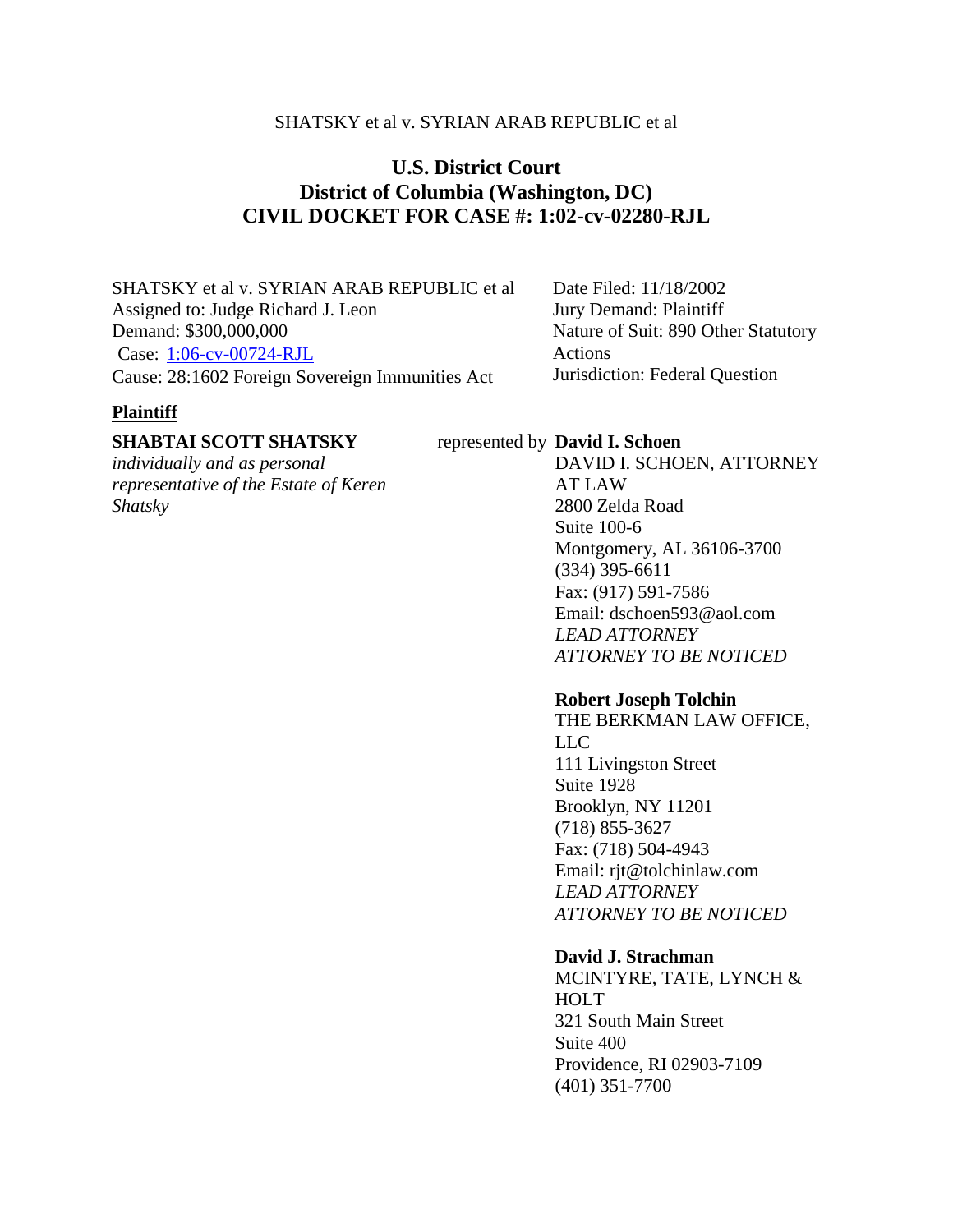Fax: (401) 331-6095 Email: djs@mtlesq.com *TERMINATED: 07/25/2011*

### **Plaintiff**

# **JO ANNE SHATSKY**

*individually and as personal representative of the Estate of Keren Shatsky*

### represented by **David I. Schoen**

(See above for address) *LEAD ATTORNEY ATTORNEY TO BE NOTICED*

### **Robert Joseph Tolchin**

(See above for address) *LEAD ATTORNEY ATTORNEY TO BE NOTICED*

## **David J. Strachman**

(See above for address) *TERMINATED: 07/25/2011*

### **Plaintiff**

## **TZIPPORA SHATSKY** represented by **David I. Schoen**

(See above for address) *LEAD ATTORNEY ATTORNEY TO BE NOTICED*

### **Robert Joseph Tolchin**

(See above for address) *LEAD ATTORNEY ATTORNEY TO BE NOTICED*

### **David J. Strachman**

(See above for address) *TERMINATED: 07/25/2011*

# **Plaintiff**

# **YOSEPH SHATSKY** represented by **David I. Schoen**

(See above for address) *LEAD ATTORNEY ATTORNEY TO BE NOTICED*

# **Robert Joseph Tolchin**

(See above for address) *LEAD ATTORNEY ATTORNEY TO BE NOTICED*

### **David J. Strachman**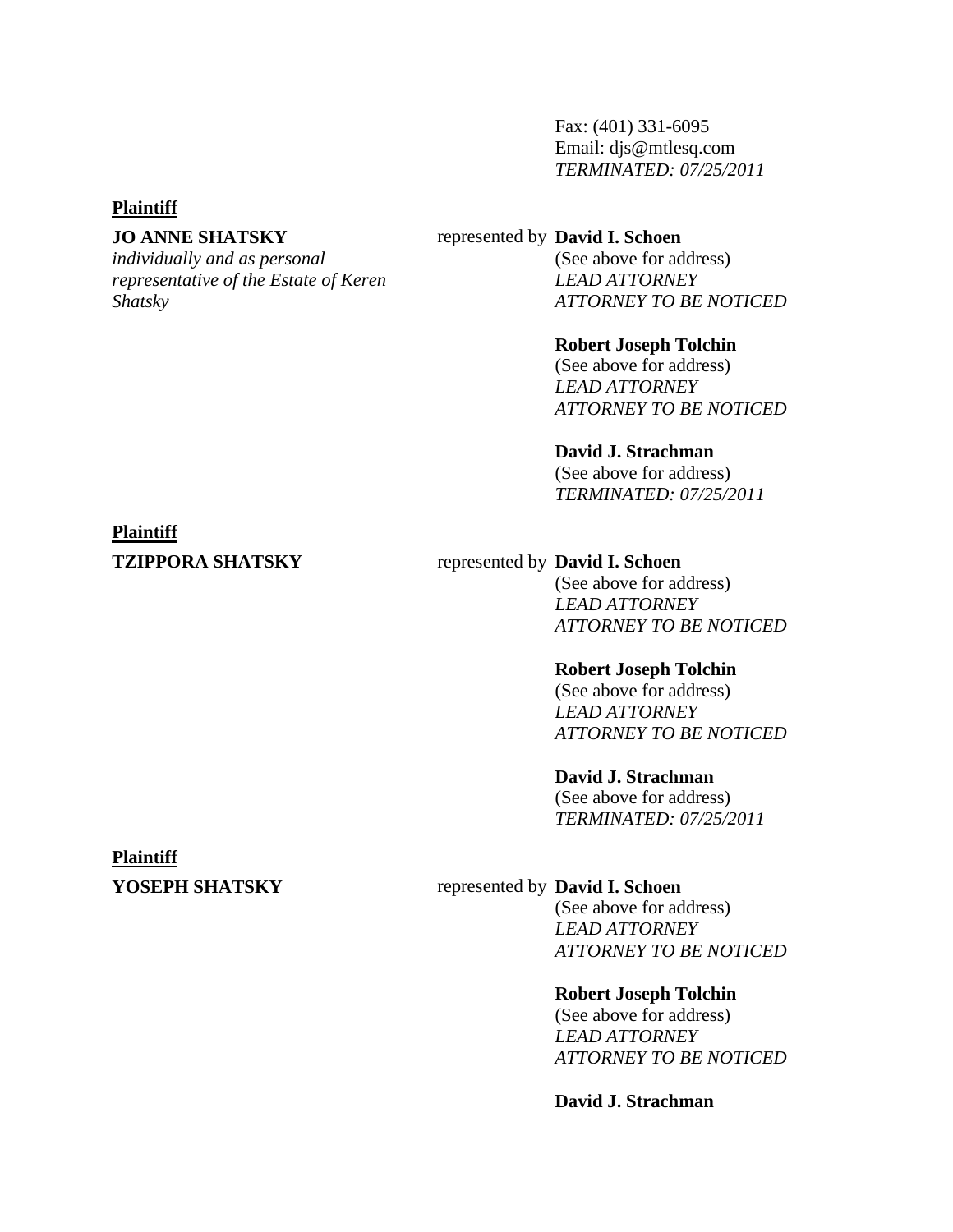(See above for address) *TERMINATED: 07/25/2011*

### **Plaintiff**

# **SARA SHATSKY** represented by **David I. Schoen**

(See above for address) *LEAD ATTORNEY ATTORNEY TO BE NOTICED*

### **Robert Joseph Tolchin**

(See above for address) *LEAD ATTORNEY ATTORNEY TO BE NOTICED*

# **David J. Strachman**

(See above for address) *TERMINATED: 07/25/2011*

# **Plaintiff**

# **MIRIAM SHATSKY** represented by **David I. Schoen**

(See above for address) *LEAD ATTORNEY ATTORNEY TO BE NOTICED*

### **Robert Joseph Tolchin**

(See above for address) *LEAD ATTORNEY ATTORNEY TO BE NOTICED*

### **David J. Strachman**

(See above for address) *TERMINATED: 07/25/2011*

# **Plaintiff**

# **DAVID SHATSKY** represented by **David I. Schoen**

(See above for address) *LEAD ATTORNEY ATTORNEY TO BE NOTICED*

### **Robert Joseph Tolchin**

(See above for address) *LEAD ATTORNEY ATTORNEY TO BE NOTICED*

# **David J. Strachman**

(See above for address)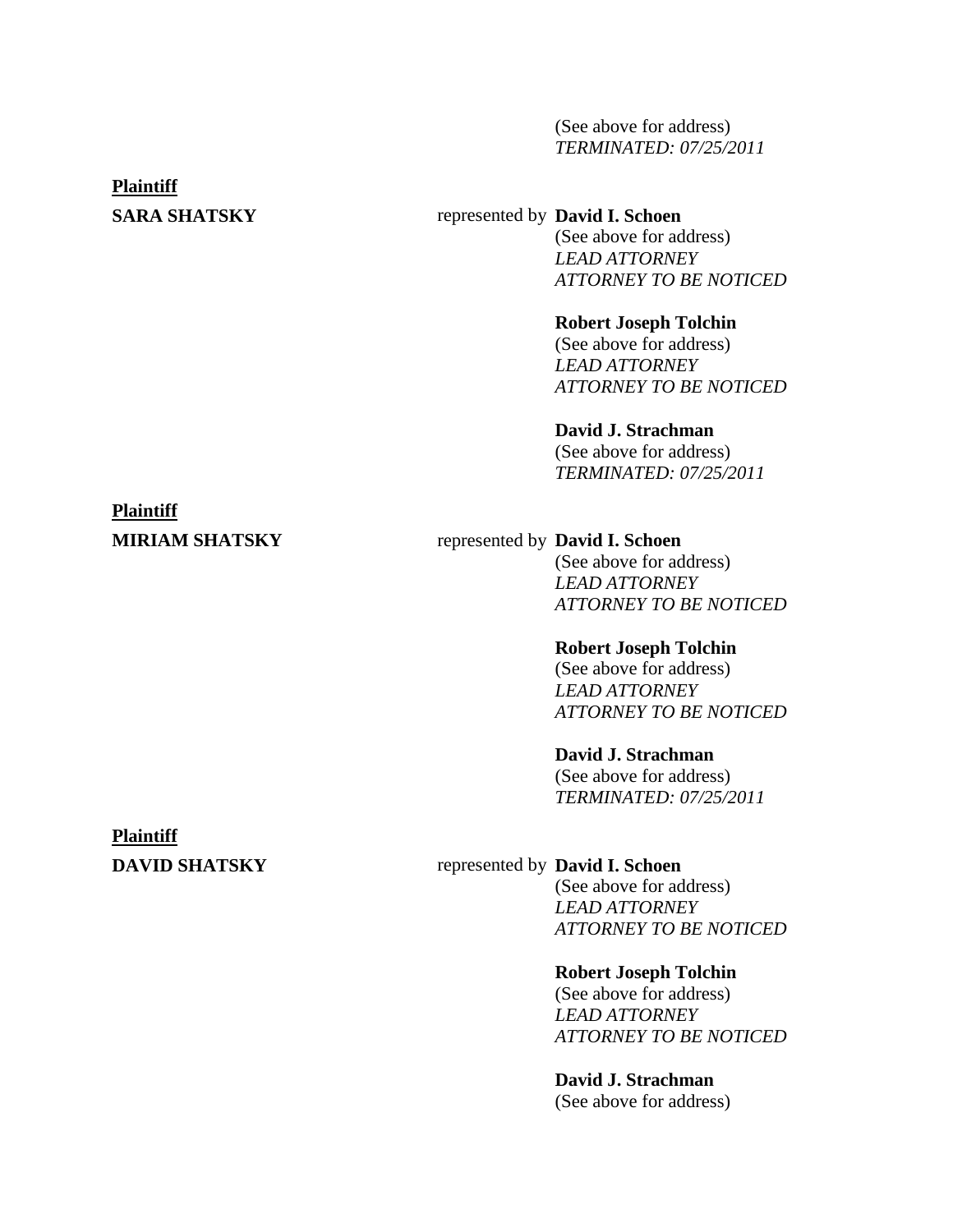## *TERMINATED: 07/25/2011*

### **Plaintiff**

### **GINETTE LANDO THALER**

*individually, as personal representative of the Estate of Rachel Thaler and as natural guardian of Leor Thaler and Zvi Thaler, minors*

### represented by **David I. Schoen**

(See above for address) *LEAD ATTORNEY ATTORNEY TO BE NOTICED*

### **Robert Joseph Tolchin**

(See above for address) *LEAD ATTORNEY ATTORNEY TO BE NOTICED*

### **David J. Strachman**

(See above for address) *TERMINATED: 07/25/2011*

### **Plaintiff**

### **MICHAEL THALER**

*individually, as personal representative of the Estate of Rachel Thaler and as natural guardian of Leor Thaler and Zvi Thaler, minors*

### represented by **David I. Schoen**

(See above for address) *LEAD ATTORNEY ATTORNEY TO BE NOTICED*

### **Robert Joseph Tolchin**

(See above for address) *LEAD ATTORNEY ATTORNEY TO BE NOTICED*

### **David J. Strachman**

(See above for address) *TERMINATED: 07/25/2011*

### **Plaintiff**

### **ISAAC THALER** represented by **David I. Schoen**

(See above for address) *LEAD ATTORNEY ATTORNEY TO BE NOTICED*

### **Robert Joseph Tolchin**

(See above for address) *LEAD ATTORNEY ATTORNEY TO BE NOTICED*

### **David J. Strachman**

(See above for address) *TERMINATED: 07/25/2011*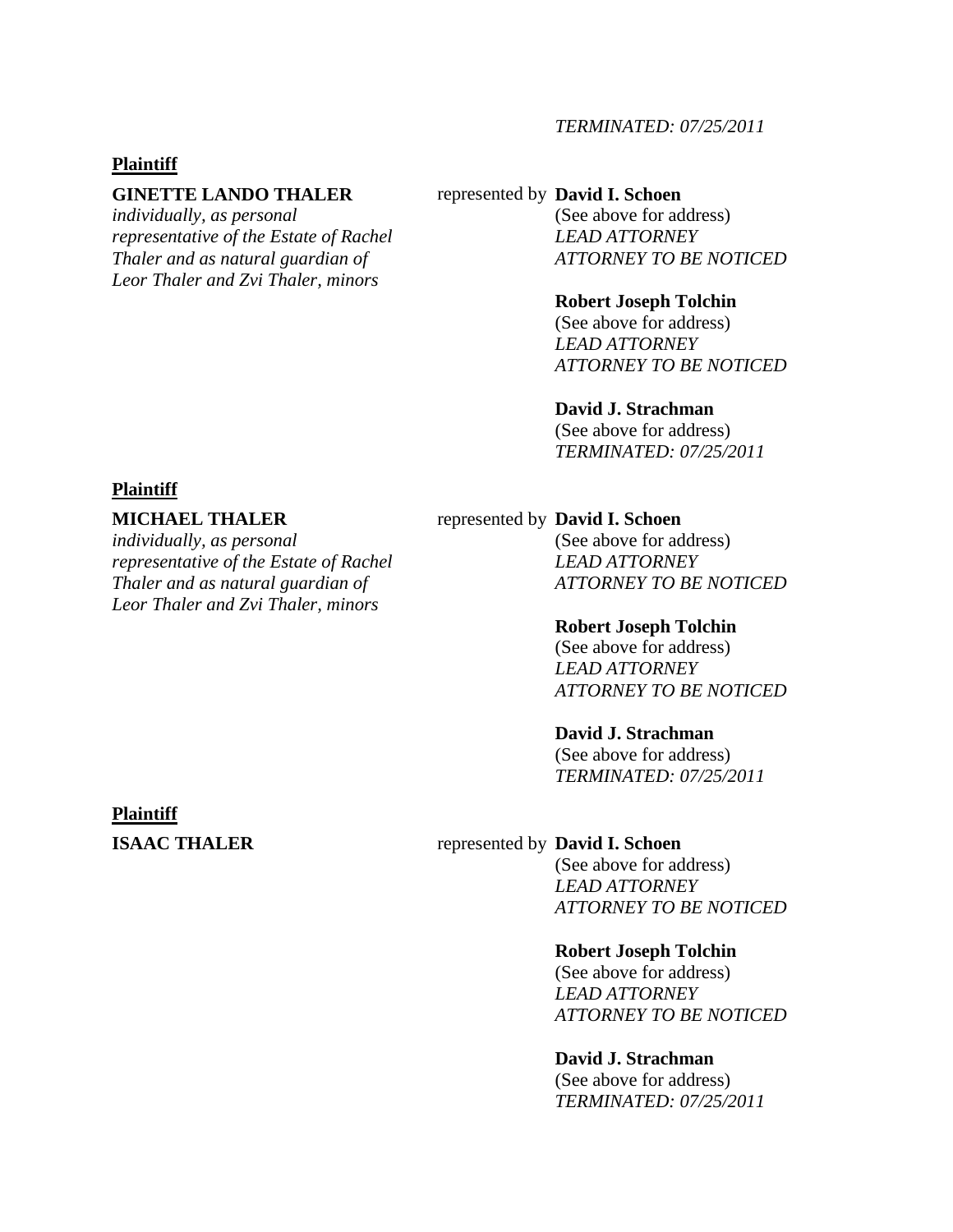# **Plaintiff**

# **HILLEL TRATTNER** represented by **David I. Schoen**

(See above for address) *LEAD ATTORNEY ATTORNEY TO BE NOTICED*

# **Robert Joseph Tolchin**

(See above for address) *LEAD ATTORNEY ATTORNEY TO BE NOTICED*

# **David J. Strachman**

(See above for address) *TERMINATED: 07/25/2011*

# **Plaintiff**

# **RONIT TRATTNER** represented by **David I. Schoen**

(See above for address) *LEAD ATTORNEY ATTORNEY TO BE NOTICED*

## **Robert Joseph Tolchin**

(See above for address) *LEAD ATTORNEY ATTORNEY TO BE NOTICED*

# **David J. Strachman**

(See above for address) *TERMINATED: 07/25/2011*

## **Plaintiff**

# **ARON S. TRATTNER** represented by **David I. Schoen**

(See above for address) *LEAD ATTORNEY ATTORNEY TO BE NOTICED*

### **Robert Joseph Tolchin**

(See above for address) *LEAD ATTORNEY ATTORNEY TO BE NOTICED*

# **David J. Strachman**

(See above for address) *TERMINATED: 07/25/2011*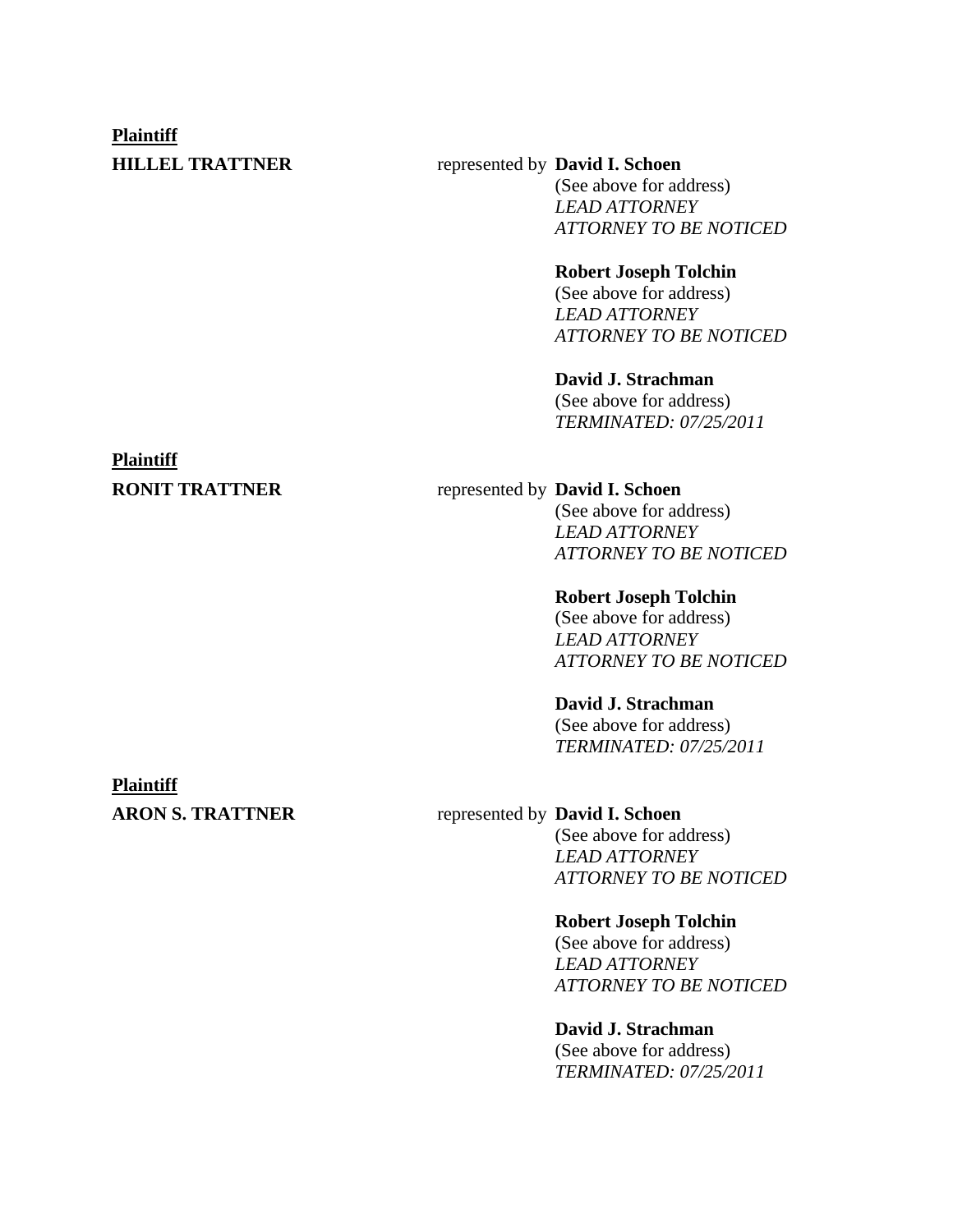### **Plaintiff**

# **SHELLEY TRATTNER** represented by **David I. Schoen**

(See above for address) *LEAD ATTORNEY ATTORNEY TO BE NOTICED*

### **Robert Joseph Tolchin**

(See above for address) *LEAD ATTORNEY ATTORNEY TO BE NOTICED*

# **David J. Strachman**

(See above for address) *TERMINATED: 07/25/2011*

# **Plaintiff**

# **STEVEN BRAUN** represented by **David I. Schoen**

(See above for address) *LEAD ATTORNEY ATTORNEY TO BE NOTICED*

### **Robert Joseph Tolchin**

(See above for address) *LEAD ATTORNEY ATTORNEY TO BE NOTICED*

# **David J. Strachman**

(See above for address) *TERMINATED: 07/25/2011*

### **Plaintiff**

# **YEHIEL FRIEDMAN** represented by **David I. Schoen**

(See above for address) *LEAD ATTORNEY ATTORNEY TO BE NOTICED*

### **Robert Joseph Tolchin**

(See above for address) *LEAD ATTORNEY ATTORNEY TO BE NOTICED*

# **David J. Strachman**

(See above for address) *TERMINATED: 07/25/2011*

### **Plaintiff**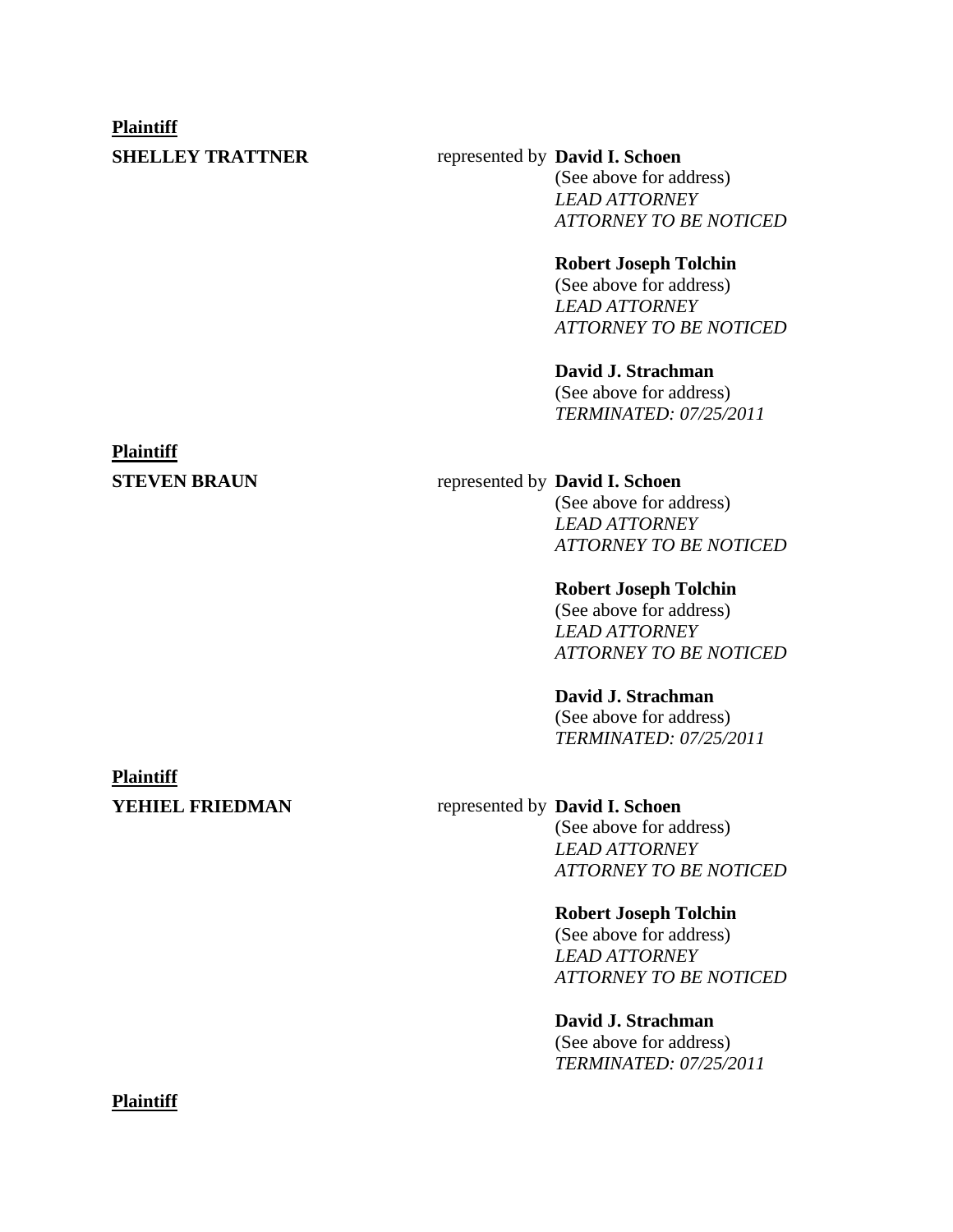# **ZVI FRIEDMAN** represented by **David I. Schoen**

(See above for address) *LEAD ATTORNEY ATTORNEY TO BE NOTICED*

## **Robert Joseph Tolchin**

(See above for address) *LEAD ATTORNEY ATTORNEY TO BE NOTICED*

# **David J. Strachman**

(See above for address) *TERMINATED: 07/25/2011*

### **Plaintiff**

### **BELLA FRIEDMAN**

*individually and as next friend and natural guardian of Chana Friedman, Ilan Friedman, and Miriam Friedman, minors*

### represented by **David I. Schoen**

(See above for address) *LEAD ATTORNEY ATTORNEY TO BE NOTICED*

### **Robert Joseph Tolchin**

(See above for address) *LEAD ATTORNEY ATTORNEY TO BE NOTICED*

### **David J. Strachman**

(See above for address) *TERMINATED: 07/25/2011*

### **Plaintiff**

## **ALL PLAINTIFFS** represented by **David I. Schoen**

(See above for address) *LEAD ATTORNEY ATTORNEY TO BE NOTICED*

### **Robert Joseph Tolchin**

(See above for address) *LEAD ATTORNEY ATTORNEY TO BE NOTICED*

### **David J. Strachman**

(See above for address) *TERMINATED: 07/25/2011*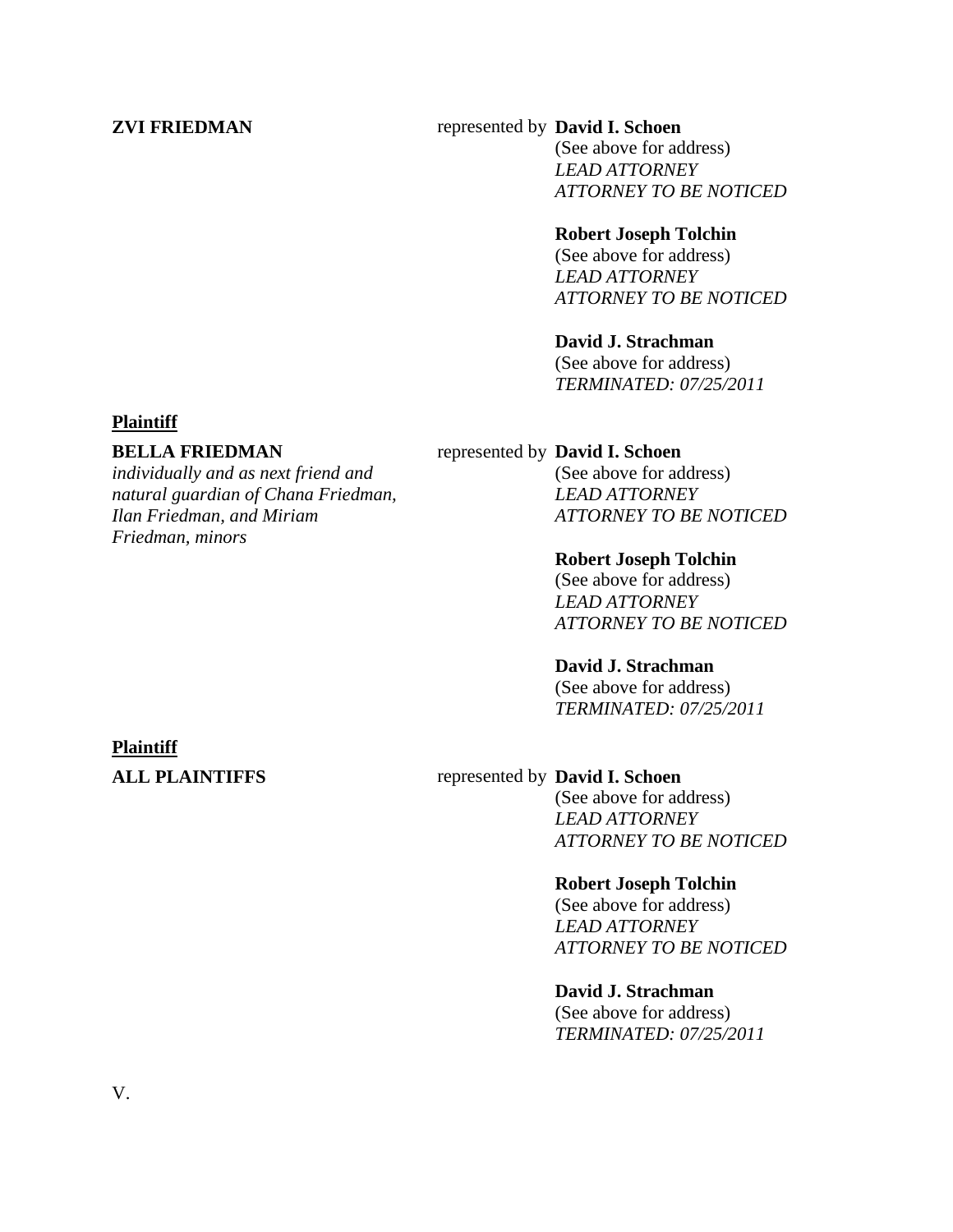### **Defendant**

**SYRIAN ARAB REPUBLIC** *TERMINATED: 07/22/2011*

### represented by **Maher Hanna Hanania**

500 Belmont Bay Suite 416 Woodbridge, VA 22191 (703) 256-6061 Email: mhanania@elg.ps *TERMINATED: 06/13/2007*

### **Defendant**

**SYRIAN MINISTRY OF DEFENSE** *TERMINATED: 07/22/2011*

### **Defendant**

**MUSTAFA TLASS** *TERMINATED: 07/22/2011*

### **Defendant**

**SYRIAN MILITARY INTELLIGENCE** *TERMINATED: 07/22/2011 also known as* SHU'BAT AL-MUKHABARAT AL- 'ASKARIYYA

### **Defendant**

**HASSAN KHALIL** *TERMINATED: 07/22/2011*

*TERMINATED: 07/22/2011*

### **Defendant**

**ASSEF SHAWKAT** *TERMINATED: 07/22/2011*

### **Defendant**

**ALI DOUBA** *TERMINATED: 07/22/2011*

# **Defendant**

# represented by **Maher Hanna Hanania**

(See above for address) *TERMINATED: 06/13/2007*

### represented by **Maher Hanna Hanania**

(See above for address) *TERMINATED: 06/13/2007*

### represented by **Maher Hanna Hanania**

(See above for address) *TERMINATED: 06/13/2007*

### represented by **Maher Hanna Hanania**

(See above for address) *TERMINATED: 06/13/2007*

### represented by **Maher Hanna Hanania**

(See above for address) *TERMINATED: 06/13/2007*

### represented by **Maher Hanna Hanania**  (See above for address) *TERMINATED: 06/13/2007*

**SYRIAN AIR FORCE** represented by **Maher Hanna Hanania**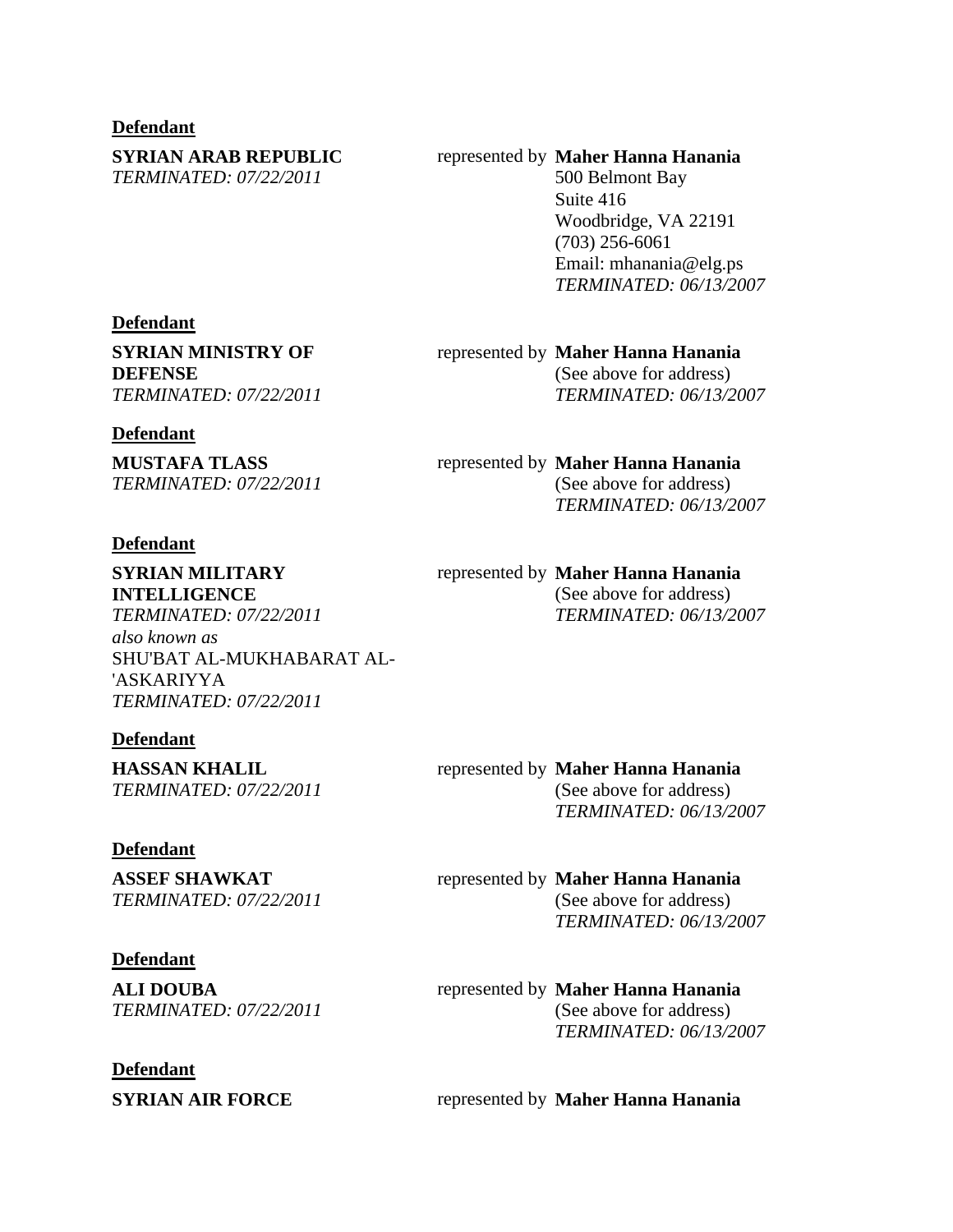### **INTELLIGENCE DIRECTORATE**

*TERMINATED: 07/22/2011 also known as* IDARAT AL-MUKHABARAT AL-JAWIYYA *TERMINATED: 07/22/2011*

## **Defendant**

**IBRAHIM HUEIJI** *TERMINATED: 07/22/2011*

### **Defendant**

# **PALESTINE LIBERATION ORGANIZATION**

(See above for address) *TERMINATED: 06/13/2007*

# represented by **Maher Hanna Hanania**

(See above for address) *TERMINATED: 06/13/2007*

### represented by **Mark J. Rochon**

MILLER & CHEVALIER 655 15th Street, NW Suite 900 Washington, DC 20005-5799 (202) 626-5800 Fax: (202) 628-0858 Email: mrochon@milchev.com *LEAD ATTORNEY ATTORNEY TO BE NOTICED*

### **Richard A. Hibey**

MILLER & CHEVALIER **CHARTERED** 655 15th Street, NW Washington, DC 20005 (202) 626-5888 Fax: (202) 626-5801 Email: rhibey@milchev.com *LEAD ATTORNEY ATTORNEY TO BE NOTICED*

### **Maher Hanna Hanania**

(See above for address) *TERMINATED: 06/13/2007*

## **Defendant**

### **PALESTINIAN AUTHORITY**

*also known as* PALESTINIAN INTERIM SELF-GOVERNMENT AUTHORITY *also known as*

# represented by **Charles FrancisBenedict McAleer ,**

**Jr.**  MILLER & CHEVALIER, CHARTERED 655 15th Street, NW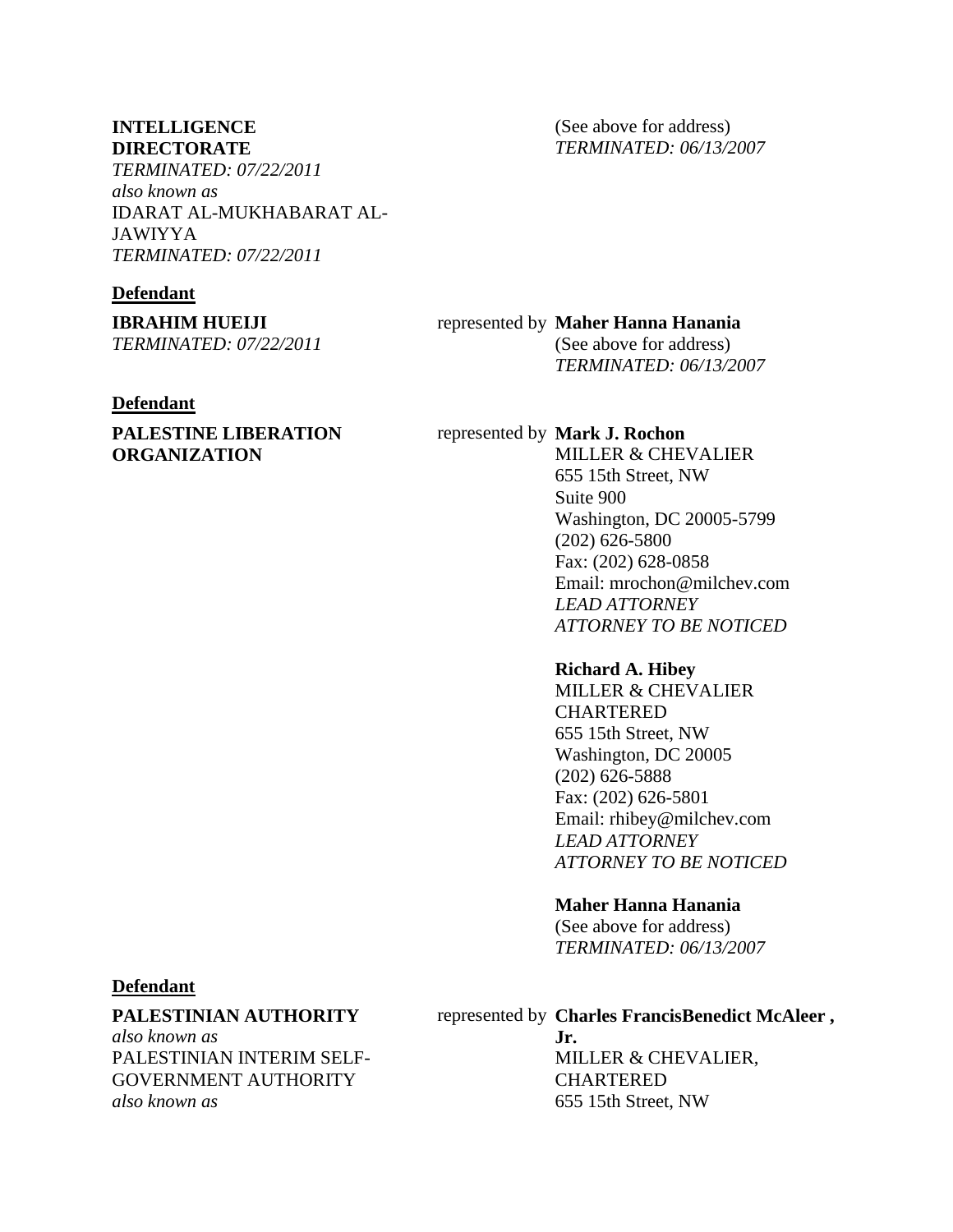# PALESTINIAN NATIONAL **AUTHORITY**

Suite 900 Washington, DC 20005 (202) 626-5963 Fax: 202-628-0858 Email: cmcaleer@milchev.com *LEAD ATTORNEY ATTORNEY TO BE NOTICED*

# **Mark J. Rochon**

(See above for address) *LEAD ATTORNEY ATTORNEY TO BE NOTICED*

# **Richard A. Hibey**

(See above for address) *LEAD ATTORNEY ATTORNEY TO BE NOTICED*

# **Maher Hanna Hanania**

(See above for address) *TERMINATED: 06/13/2007*

# **Ramsey Clark**

CLARK & SCHILLING 37 West 12th Street Suite 2B New York, NY 10011 (212) 989-6613 Fax: (212)979-1583 Email: lwschilling@earthlink.net *TERMINATED: 06/11/2007*

# **Defendant**

**JOHN DOES**

*1-99*

| <b>Date Filed</b> | #   | <b>Docket Text</b>                                                                                                                                                                                                             |
|-------------------|-----|--------------------------------------------------------------------------------------------------------------------------------------------------------------------------------------------------------------------------------|
| 01/10/2013        | 213 | Transmission of the Notice of Appeal, Order Appealed, and Docket<br>Sheet to US Court of Appeals. The Court of Appeals fee was paid this<br>date re 211 Notice of Appeal to DC Circuit Court. (znmw, ) (Entered:<br>01/10/2013 |
| 01/10/2013        | 212 | MOTION to Stay Enforcement of Minute Order of January 2, 2013<br>Insofar as it Grants DE 170 and Denies DE 189, 201, and 202 and                                                                                               |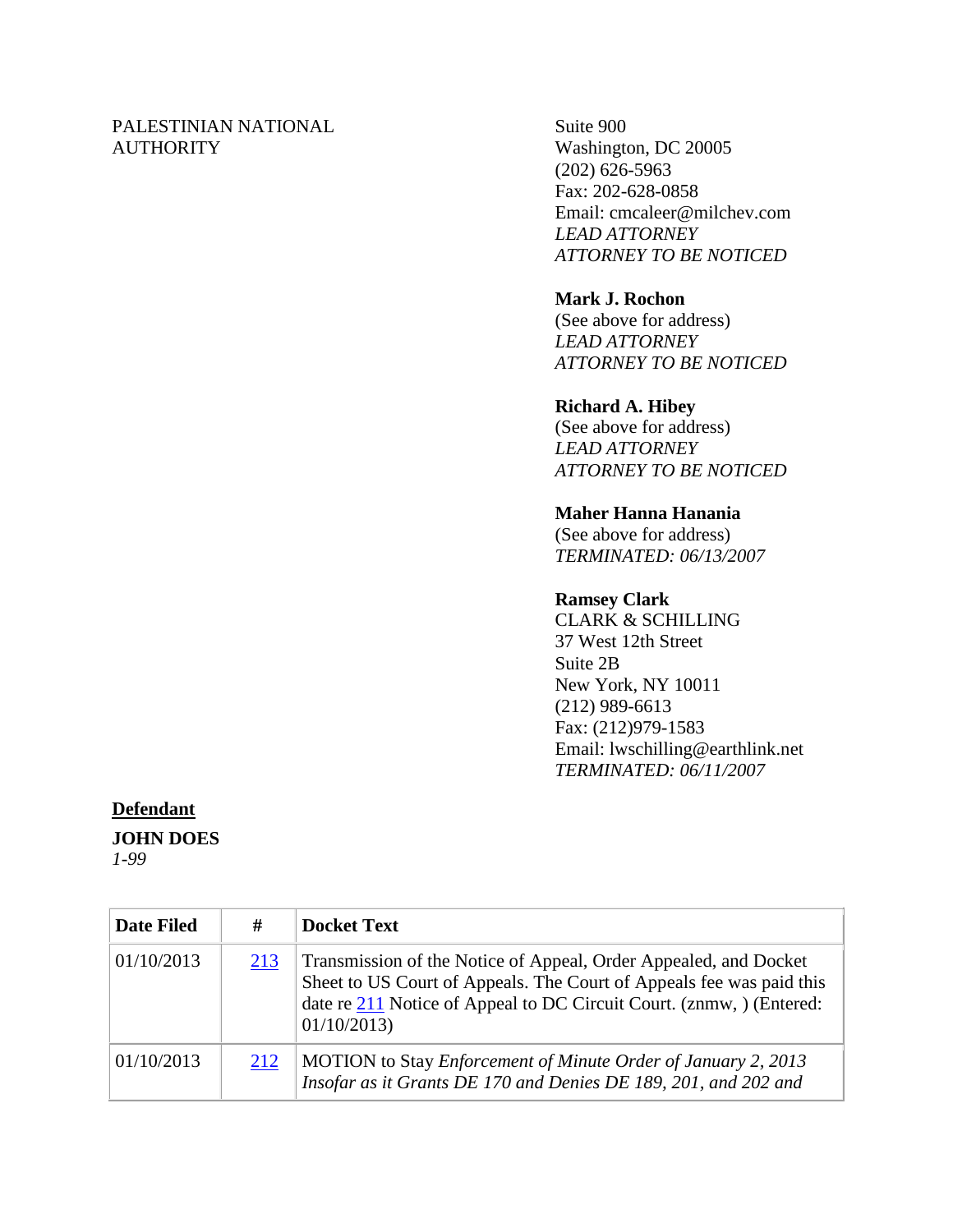|            |     | Orders the Destruction or Return of Materials Related to the GIS<br><i>Qalqilya Memorandum</i> by ALL PLAINTIFFS (Attachments: $\#$ 1<br>Exhibit Exh. A - McAleer email demanding destruction, etc., $\#\frac{2}{3}$<br>Exhibit Noticed of Sealed Exhibit B, #3 Text of Proposed Order<br>Proposed Order)(Schoen, David) (Entered: 01/10/2013)                                                                                                                                                                                                                                                                                                                                                                                                                                                                                                                                                                                                                                                                                                                                                                                                                                                                                                                                                                                                                                                                                                                                                                                                                                                                                                                                                           |
|------------|-----|----------------------------------------------------------------------------------------------------------------------------------------------------------------------------------------------------------------------------------------------------------------------------------------------------------------------------------------------------------------------------------------------------------------------------------------------------------------------------------------------------------------------------------------------------------------------------------------------------------------------------------------------------------------------------------------------------------------------------------------------------------------------------------------------------------------------------------------------------------------------------------------------------------------------------------------------------------------------------------------------------------------------------------------------------------------------------------------------------------------------------------------------------------------------------------------------------------------------------------------------------------------------------------------------------------------------------------------------------------------------------------------------------------------------------------------------------------------------------------------------------------------------------------------------------------------------------------------------------------------------------------------------------------------------------------------------------------|
| 01/09/2013 | 211 | NOTICE OF APPEAL TO DC CIRCUIT COURT as to Order on<br>Motion for Discovery, Order on Motion to Compel, Order on Motion<br>for Order, Order on Motion for Leave to File, Order on Motion for<br>Miscellaneous Relief, Order on Motion for Extension of Time to File<br>Response/Reply,, Order on Motion for Sanctions,, Order on Motion to<br>Take Deposition, Order on Motion to Strike,, Order on Motion for<br><b>Extension of Time to Complete</b><br>receipt number 0090-3182756. Fee Status: Fee Paid. Parties have been<br>notified. (Schoen, David) (Entered: 01/09/2013)                                                                                                                                                                                                                                                                                                                                                                                                                                                                                                                                                                                                                                                                                                                                                                                                                                                                                                                                                                                                                                                                                                                        |
| 01/02/2013 | 210 | SEALED Non-Damages Expert Disclosures and Reports filed by<br>PALESTINE LIBERATION ORGANIZATION, PALESTINIAN<br>AUTHORITY. (This document is SEALED and only available to<br>authorized persons.) $(zjf, )$ (Entered: 01/09/2013)                                                                                                                                                                                                                                                                                                                                                                                                                                                                                                                                                                                                                                                                                                                                                                                                                                                                                                                                                                                                                                                                                                                                                                                                                                                                                                                                                                                                                                                                        |
| 01/02/2013 |     | MINUTE ORDER. It is hereby ORDERED that Motion of Defendant<br>the Palestinian Authority for Return or Destruction of an Inadvertently<br>Produced Document 170 is GRANTED. It is further ORDERED that<br>Plaintiffs Motion for A Brief Enlargement 179 is GRANTED nunc pro<br>tunc. It is further ORDERED that Plaintiffs Motion for Leave to File<br>Instanter Opposition to Defendants Motion for Discovery (for Return<br>or Destruction of Inadvertently Produced Document), DE 170, &<br>Defendants Supplemental Memorandum, DE 174 189 is DENIED. It is<br>further ORDERED that Plaintiffs Motion to Strike Reply (DE 198), or<br>in the Alternative, for Leave to File Surreply $\frac{201}{1}$ is DENIED. It is<br>further ORDERED that Plaintiffs Motion to Compel Production of<br>Documents Held By Defendants Institute for the Support of Martyrs<br>(Suicide Terrorists), and for Related Relief 172 is DENIED. It is<br>further ORDERED that Plaintiffs Motion Pursuant to Rule $37(c)(1)$ for<br>Preclusion of Untimely Disclosed Witnesses and Documents, and for<br>Related Relief 175 is DENIED. It is further ORDERED that<br>Defendants Motion for Leave to File Non-Damages Expert Disclosures<br>and Reports In Camera and Under Seal 177 is GRANTED. It is further<br>ORDERED that Defendants Motion for an Indefinite Extension of<br>their Damages Expert Witness Disclosure Submission Date 178 is<br>DENIED. It is further ORDERED that Plaintiffs Motion to Compel<br>and for Sanctions Pursuant to Rule 37 for Defendants Failure to<br>Designate or Produce 30(b)(6) Witnesses on All Noticed Topics and<br>for Related Relief 181 is DENIED. It is further ORDERED that |